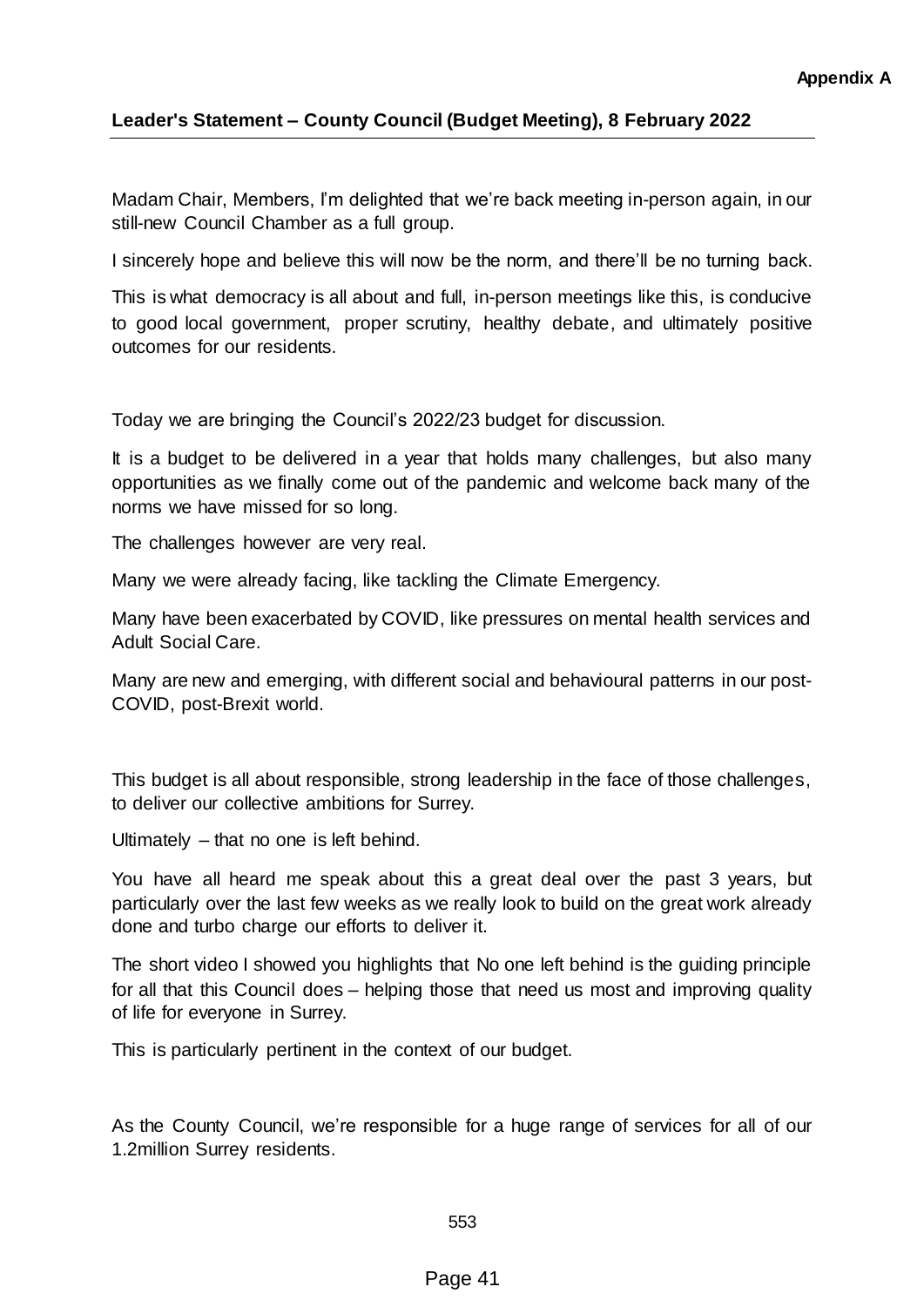The majority of our spending is – quite rightly - spent on looking after those who need us most:

Adults and children with disabilities, Looked After Children, our elderly residents as they need a bit more help, young people with Special Educational Needs to make sure they can access opportunity, and people with really complex needs who need specialist care and support.

These are the most expensive public services - more than £1 million every day delivering services to adults, and half a million pounds every day supporting children and their families.

We don't begrudge this – that is what our society is all about, and it plays true to our principle that no one is left behind.

We are also the organisation responsible for Surrey-wide services such as our roads and pavements, transport, countryside, major infrastructure projects like flood defence, and new road building.

We're responsible for schools, recycling centres, libraries, birth, death and marriage registration, public health, and trading standards.

We also have responsibility for Surrey Fire & Rescue Service.

All of these services too, are relied upon by so many people – to get around, to work, to learn, to live healthy lives, for protection, for peace of mind, for celebration and for support in good times and bad.

We are here for you Surrey.

Every single penny of Council Tax – every single penny we spend – is spent to make Surrey a better place.

Madam Chair, we have worked hard to get our finances on a steady footing over the last few years – we are in good shape thanks to that hard work, and huge credit should be given to all the staff and of this organisation, and indeed elected Members for that.

For striving to deliver services in the best way possible, for being open minded, dedicated, committed public servants.

Our Transformation Programme has so far saved £240m and that's more than £75m each and every year, with a further £75m projected over the next few years, all the while improving services for residents.

We will continue to be responsible with taxpayer's money.

We have reduced risks around our budget, delivered services in a more effective and efficient way, and provided a stable platform to invest in the county's future.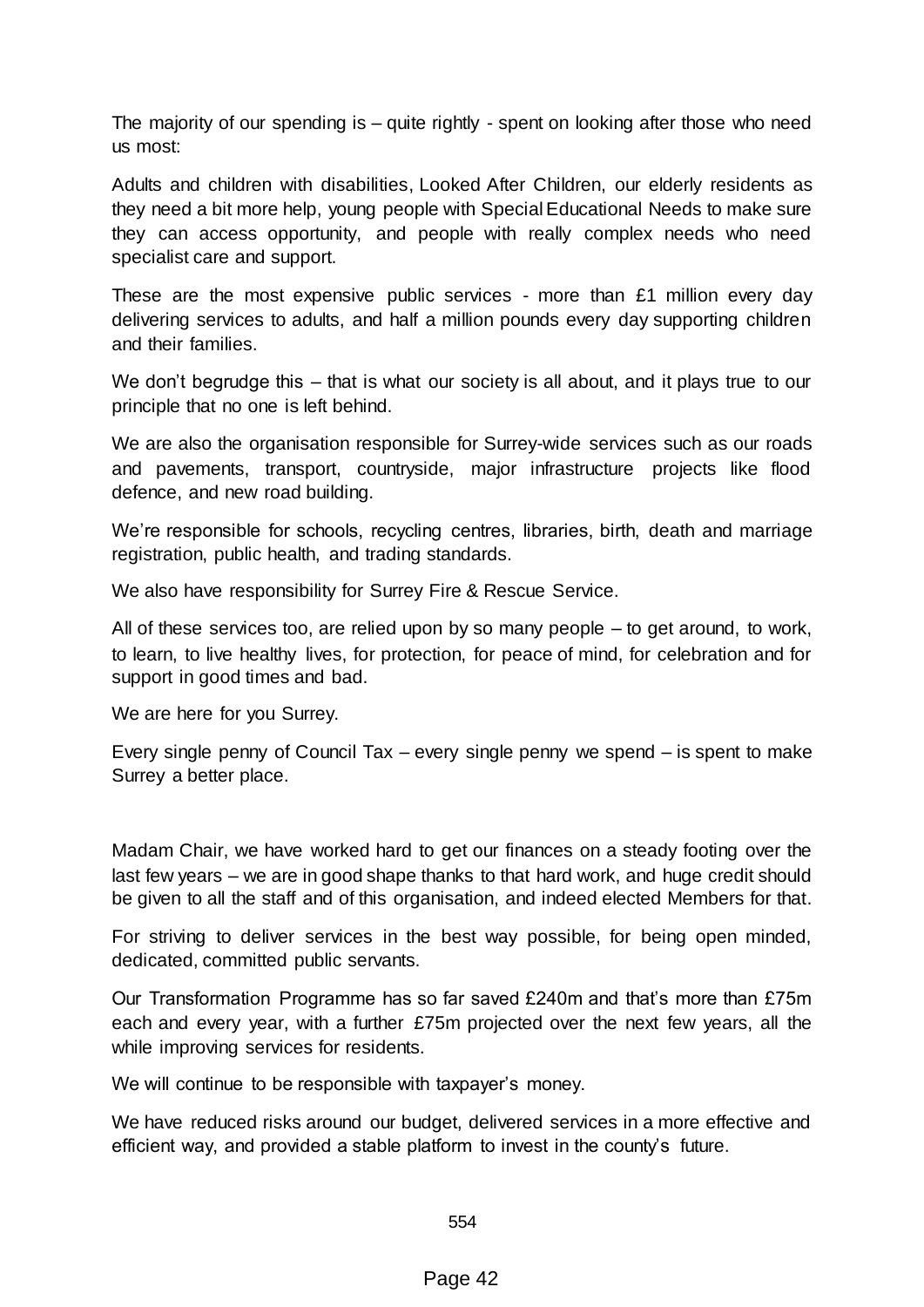We have been able to provide a financial bedrock for the county to deal with COVID and a platform for recovery.

However, more, and greater threats are coming. There are more hurdles to overcome.

There are still huge pressures on our budget and public finances across the country are stretched following COVID.

There is no expectation of more money from central government, with a tightening of budgets more likely.

Our progress and future sustainability are still at risk. We cannot lose focus and we still must find new and more efficient ways to deliver services.

But we are Surrey County Council.

We're a strong, ambitious, responsible organisation with great people here always ready to tackle the next big challenge.

While we will lobby government for what we feel is fair and necessary for Surrey, we will look to the future, prepare properly, and crack on delivering for our residents.

To truly make Surrey a better place, and to truly deliver the County's No One Left Behind ambition, we must work together – us as elected Members with partners across the Surrey system, and most importantly with our local communities.

Collaboration and cooperation are key to delivering our services sustainably going forward. Nobody, and not one single organisation, can do this alone.

Teamwork. Togetherness. Surrey working as one. Everyone playing their part.

That is how we tackle the big fundamental challenges heading our way – public finances, climate change, a shifting society.

We are ready to do our bit – this budget underpins that.

We'll try to make it as easy as possible, but everyone has to step up and take responsibility alongside us.

Thriving and engaged communities will help.

Active residents and local community support can prevent longer term health and social issues and can play an important role in tackling the fundamental issues like Climate Change.

Neighbourliness and support networks can help more people to live independently, in their community for longer.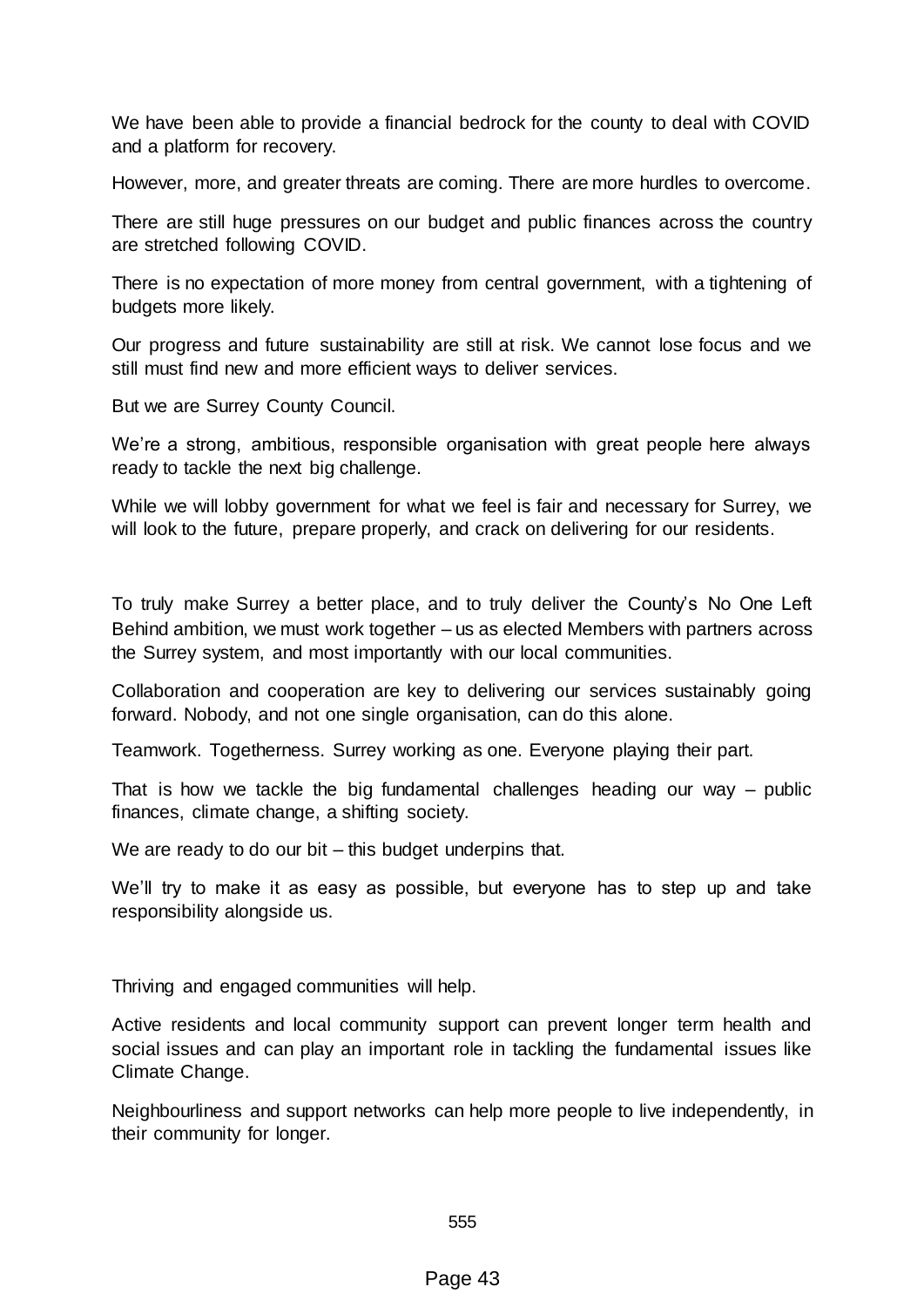More local provision – like the wonderful Normandy Community Shop that has just been awarded Your Fund Surrey funding – means people have less need to get in their car and can live healthier lives.

More and stronger local networks and relationships can bring together different skills and grow ideas that can solve issues – locally and on a bigger scale.

Stronger local economies provide more jobs and opportunity.

Let's make it happen.

Madam Chair, as I've said earlier, the vast majority of the money we spend – indeed the vast majority of people's Council Tax in Surrey – is spent on looking after a tiny proportion of our population.

Adult Social Care, Special Education Needs Provision, looking after children in care – it's all hugely expensive, but this is what we're about.

So it is important that we remember what this Council is here for; it is helping those that need us.

Providing *everyone* with opportunity.

Demand for care has been increasing for a long time, and the type of care needed is often complex and specific to individual circumstances.

COVID has increased that pressure further.

The NHS provide world class, life saving care at the point of need. They come to our rescue when we're hurt and acutely ill.

But long-term care, often for many years, falls to local government.

None of us know when we might need it, or when our family might need it, or how complex that care might need to be.

But we will be there.

Here in Surrey, we want to modernise care, make sure it is right for each individual and also to increase independence. We want residents to stay in their community for longer, to have the support to live independently where possible rather than taken into care.

We are investing in this ambition now, through technology and new, more effective forms of care and accommodation, to deliver a better quality of life and prevent reliance on expensive care packages.

The government's National Insurance tax rise is for the longer-term, with money initially going to the NHS so the cost of social care right now falls on local authorities.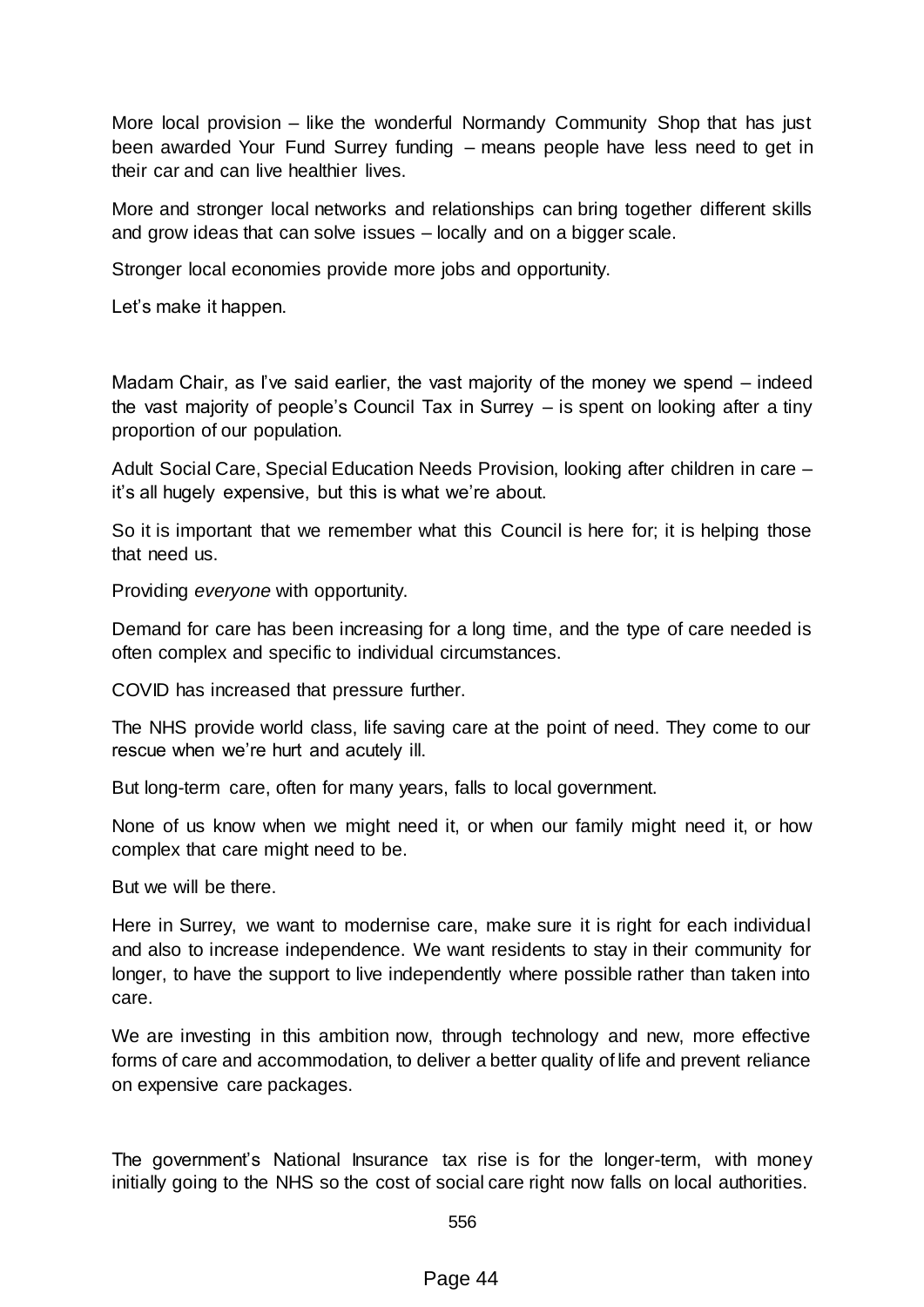We're determined to do right by all generations. To provide dignity and a better quality of life.

A rise in the Adult Social Care precept is unavoidable if we want to deliver this ambition and look after residents most in need.

The average cost of supporting an older person has increased by 13% compared with pre- pandemic levels and across all groups we have seen an increase of 7%.

So 3% of our proposed Council Tax rise will be dedicated to Adult Social Care through the precept.

We have an ageing population and an increasing number of younger people moving into adulthood that need services.

Equally we have an increasingly frail care market at a time when the government is rightly proposing radical changes to national policy.

That suggests the cost of delivering social care is only likely to increase over the next few years and that is why we are committing a further £24m to ensure that we can meet the needs and demands we are likely to face.

We will not shirk from our responsibilities.

Another key factor in this budget Madam Chair, is mental health.

We have seen a huge increase in those needing to access mental health support throughout the pandemic, caused by a combination of family crisis, bereavement, loneliness, isolation, employment, or financial challenges.

Following the second COVID lockdown in 2021, we saw increases of up to 89% in referrals through the Council's Children's Single Point of Access and a 66% increase in demand for children's eating disorder services.

In terms of adults at the same time, there was a 45% rise in referrals to Home Treatment Teams, Psychiatric Liaison, and intensive support teams.

Referrals and pressures have remained high ever since.

With partners we've carried out a widescale review into mental health provision and identified where improvements can be made.

We must invest in prevention and early intervention and ensure that children and adults can access services as soon as they need them

The 1% rise in Council Tax ring fenced for mental health will be used for exactly that:

- More mental health counsellors in education settings
- Extra help in schools to improve young people's mental health
- More practitioners to aid people's recovery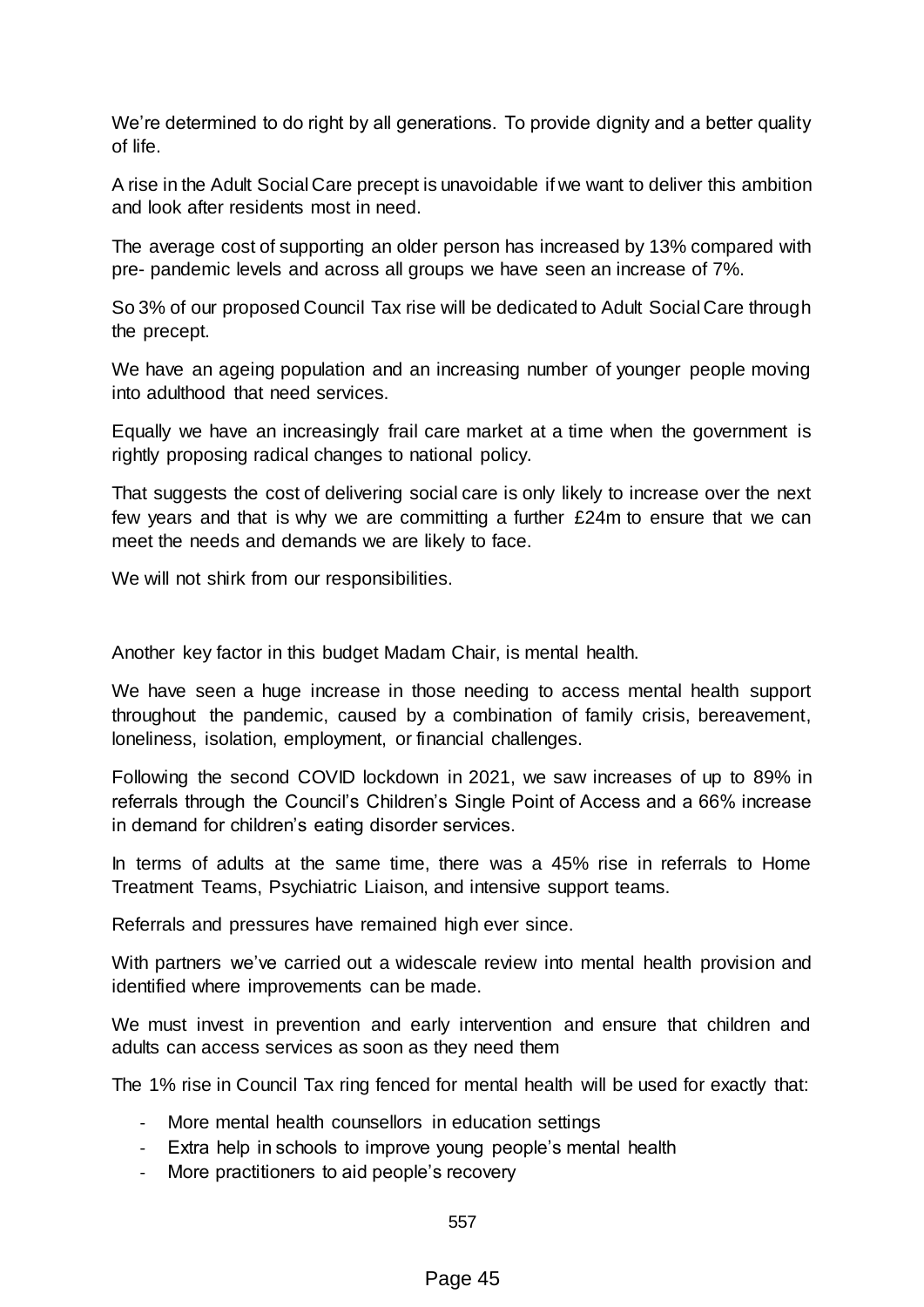- Grants to mental health charities
- Investment in suicide prevention
- More practical advice for residents to enjoy better mental health
- Increase in early support like talking therapy
- More mental health hospital beds for people in crisis
- Specialist accommodation for people in recovery

And we will continue to work with our partners, including the NHS to seek match funding for even greater investment.

Madam Chair, local government is also at the forefront of tackling the climate emergency and Surrey County Council has set out bold ambitions to deliver a greener future for Surrey.

If we are serious in this endeavour, if we really want to deliver change, then it needs meaningful investment.

Members, we are serious.

Investment in green infrastructure and new technology will both make the Council an environmentally friendly organisation, but also enable every single Surrey resident to play their part.

We are asking people to use their cars less - so we are investing in better cycling and walking networks and public transport.

We are asking people and businesses to be more energy efficient - so we are investing in renewable energy and better insulation.

We are asking people to move away from petrol and diesel - so we're leading by example by investing in electric vehicles and machinery for our work.

We're planting more trees, we're installing LED streetlights, we're investing in an electric and hydrogen bus network, we're tackling congestion and air quality with our highways planning.

We are tackling the climate emergency – together.

Alongside our day-to-day service delivery, and our revenue budget, we have also set out an ambitious - but deliverable - 5-year plan of investments that will deliver both immediate improvements for Surrey residents and long-term savings to our budget including:

£139m to create more school places,

£126m to provide supported living and independent care accommodation,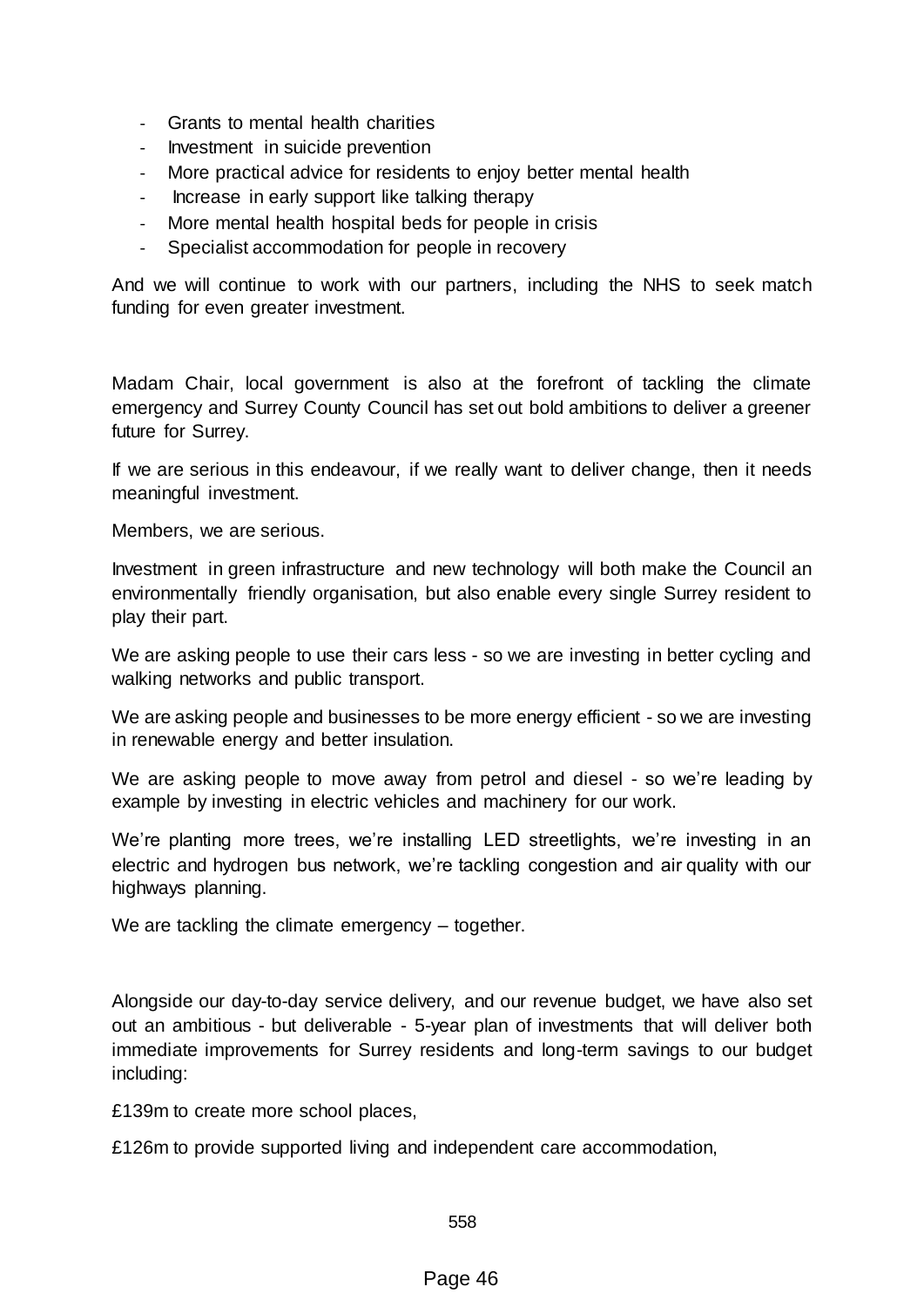£64m increasing provision for special education needs and disability in schools,

£51m on safer highways infrastructure,

£65m as the first tranche of a budgeted £273m on reducing carbon emissions to tackle the climate emergency,

£100m to be invested in projects promoted by our communities,

£200m improving our roads and footways,

£34m increasing the capacity and quality of residential homes for children.

Things that simply make the day-to-day life of all residents better.

We are getting on and delivering that investment plan, so we can start to see the positive impacts as soon as possible.

Madam Chair, Council Tax now makes up around three quarters of our funding – money from central government has reduced since 2010, while demand on our services has increased.

Over the last year, the cost of meeting that demand has also gone up considerably with inflation high and supply chains stretched.

We must be responsible with our budget, and with our services, and stay true to our ambition that no one is left behind.

We recognise that household budgets are feeling the squeeze just like ours – that any further increase for many people is unpalatable but we're deciding to tackle the root causes of hardship and inequality, instead of just applying a sticking plaster.

For those that need financial help now, who are facing crisis point, we will actively support them. The Surrey County Council website provides details of organisations that they can turn to including:

Debt Support,

Household Support Fund,

Surrey Crisis Fund,

Community Foundation for Surrey,

Housing Benefit and Council Tax benefit.

We are boosting funding already, and there is help at hand.